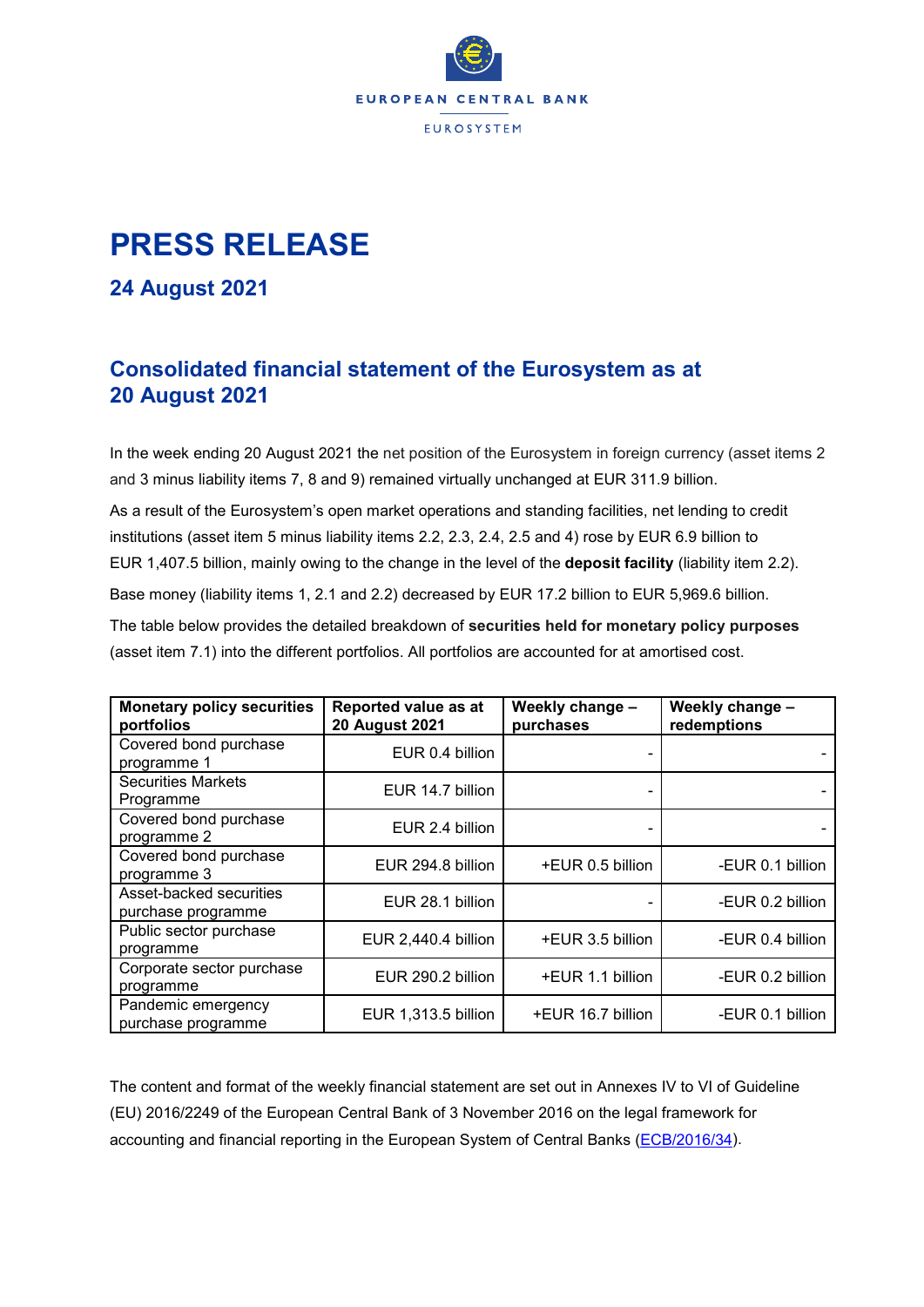**PRESS RELEASE / 24 August 2021 Consolidated financial statement of the Eurosystem as at 20 August 2021**

**European Central Bank** Directorate General Communications, Global Media Relations Division Sonnemannstrasse 20, 60314 Frankfurt am Main, Germany Tel.: +49 69 1344 7455, Email: media@ecb.europa.eu, Website: www.ecb.europa.eu